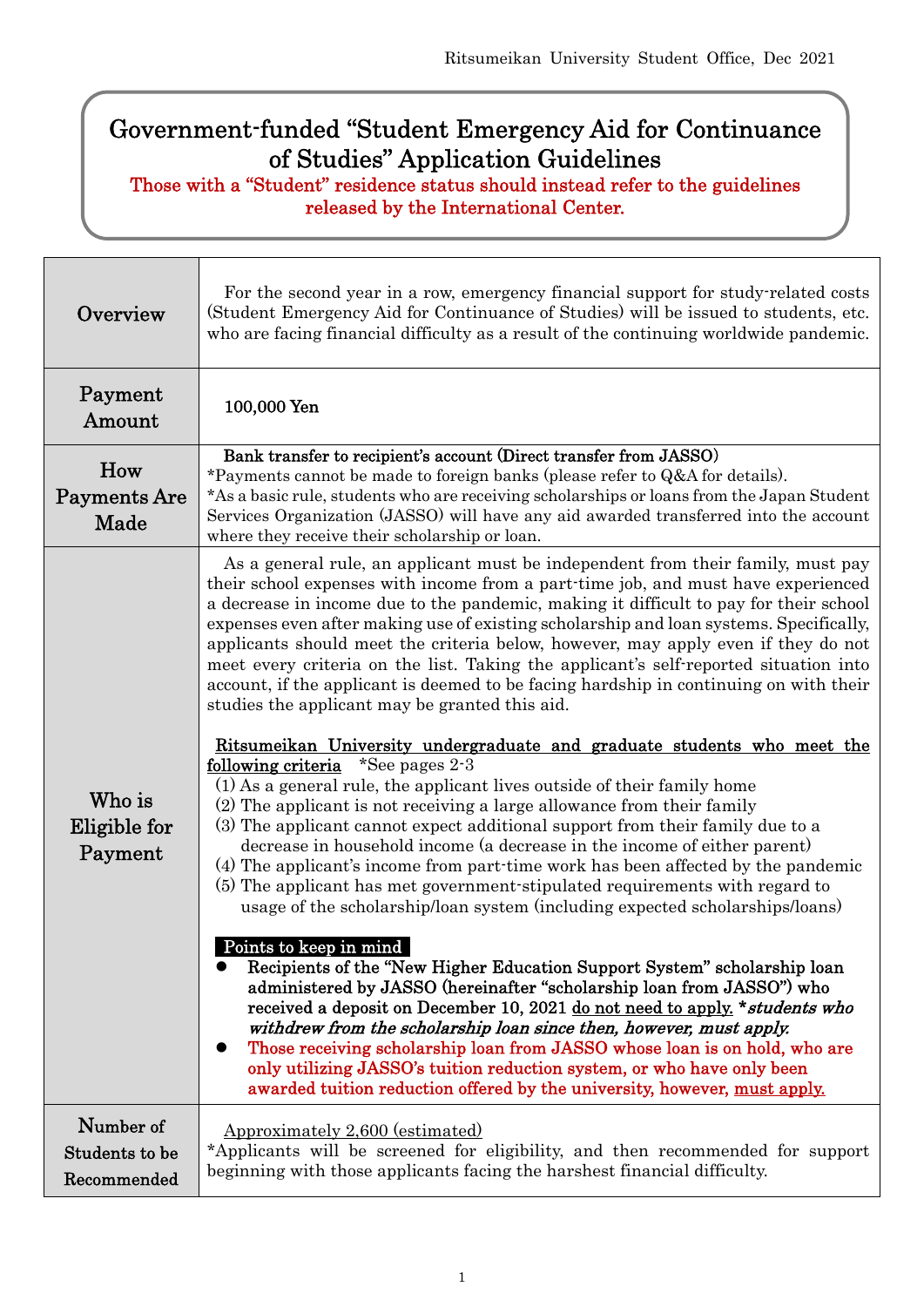| Application<br>Period<br>*Deadline<br>strictly enforced* | 13:00 on $12/27/2021$ (Mon) – 11:00 on $1/17/2022$ (Mon)<br>*Due to system maintenance, applications cannot be made during the following hours:<br>Every day from 2:00 AM to 6:30 AM and Wednesdays from 7:30 PM to 9:00 AM the next<br>morning. Also, from 4:30 AM on 12/28 (Tue) to 5:30 AM on 12/31 (Fri).                                                                                                                                                                                                                                                                  |  |  |
|----------------------------------------------------------|--------------------------------------------------------------------------------------------------------------------------------------------------------------------------------------------------------------------------------------------------------------------------------------------------------------------------------------------------------------------------------------------------------------------------------------------------------------------------------------------------------------------------------------------------------------------------------|--|--|
| <b>How to Apply</b>                                      | Apply online from the link below (English)<br>https://cw.ritsumei.ac.jp/campusweb/SVA20D0.html?key=SUR202<br>11224101920731753858<br>*Ritsumeikan students cannot apply via the government's<br>system over LINE. Apply via the form at the link above only.                                                                                                                                                                                                                                                                                                                   |  |  |
| Contact                                                  | "Student Emergency Aid for Continuance of Studies" Ritsumeikan<br>University hotline (for students of all colleges/grad schools)<br>TEL: 075-465-7852 9:30-17:00 except on Saturdays, Sundays and national holidays<br>*The university will be closed from $12/28$ (Tue) $-1/5$ (Wed) for winter vacation.<br>*Use this guide as reference and make judgments on your own regarding the application.<br>Large numbers of student inquiries will interfere with the review and selection process.<br>*Inquires made over the phone during winter vacation cannot be replied to. |  |  |

# Payment Eligibility Requirements and Documents Necessary for Submission

| <b>Payment Eligibility Requirements</b> |                                                                                                                                                                                               | <b>Required Documents for Submission</b>                                                                                                                                                                                                                                                                                 |
|-----------------------------------------|-----------------------------------------------------------------------------------------------------------------------------------------------------------------------------------------------|--------------------------------------------------------------------------------------------------------------------------------------------------------------------------------------------------------------------------------------------------------------------------------------------------------------------------|
|                                         |                                                                                                                                                                                               | *Please prepare photo data prior to beginning the<br>application (all text must be clearly legible)                                                                                                                                                                                                                      |
|                                         | As a general rule, the applicant lives<br>outside of their family home                                                                                                                        | If they live outside of their family home A<br>$\mathrm{of}$<br>the<br>lease<br>for<br>their<br>photocopy<br>apartment/residence, a document showing proof of<br>their most recent rent payment, a photocopy of<br>their Certificate of Residence, etc.<br>[If they live at their family home] No submission<br>required |
|                                         | The applicant is not receiving a large<br>allowance from family<br>*Large allowance: Approx. 1.5 million Yen<br>or more per year (including tuition fees,<br>not including the admission fee) | A photocopy of the applicant's deposit/savings<br>bank book, etc. (optional)<br>*A page that clearly shows the amount of the<br>applicant's allowance<br>(e.g.,<br>month's<br>one<br>allowance, etc.)                                                                                                                    |
|                                         | The applicant cannot expect additional<br>support from their family due to a decrease<br>in household (either parent's) income                                                                | If the family is receiving any other official<br>pandemic-related financial relief, if possible, a<br>receipt or deposit notice of the funds issued                                                                                                                                                                      |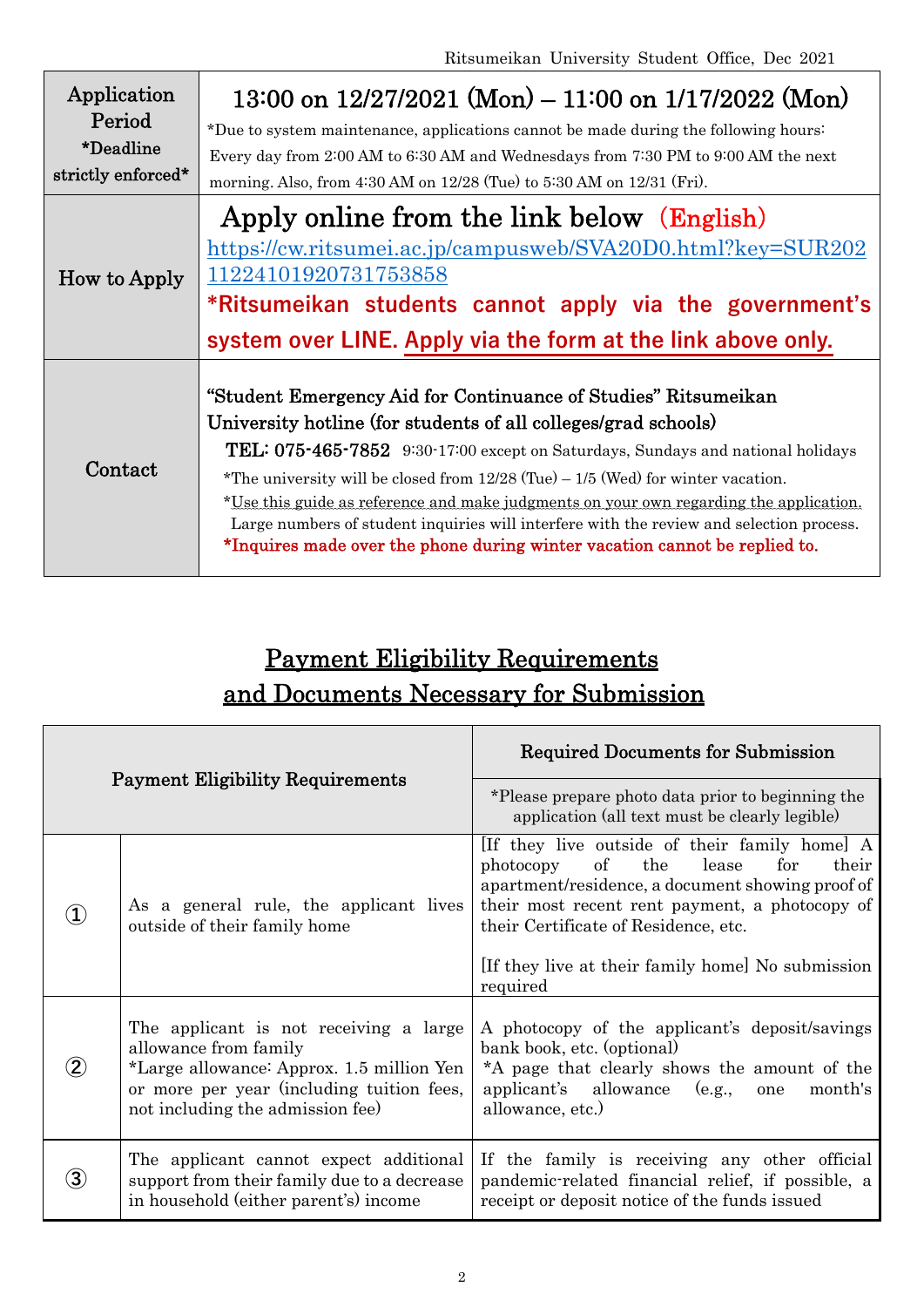|                   | The applicant's income has been affected<br>by the pandemic                                                                                                                                                                                                                                                                                            |                                                                                                                                                                                                                                                 |
|-------------------|--------------------------------------------------------------------------------------------------------------------------------------------------------------------------------------------------------------------------------------------------------------------------------------------------------------------------------------------------------|-------------------------------------------------------------------------------------------------------------------------------------------------------------------------------------------------------------------------------------------------|
|                   | 1) The applicant's income continues to be<br>lower than expected due to the pandemic<br>2) Compared to before COVID (before Jan<br>2020), the applicant's income has dropped                                                                                                                                                                           | Paystubs from the employer showing income<br>before and after drop in income (optional)                                                                                                                                                         |
|                   | significantly (50% or more), and is still not<br>showing signs of improvement.<br>3) Even if the applicant's income has<br>recovered to a certain point, the applicant<br>is struggling to continue studies due to a<br>need to increase part-time work income<br>even further as a result of their family's<br>deteriorated financial situation, etc. | *If paystubs are unavailable, and for first-year<br>students who expected to earn a part-time income<br>but have been unable, enter monthly income, or<br>expected monthly income, for before and after the<br>pandemic-induced drop in income. |
| $\left( 5\right)$ | Regarding<br>existing<br><b>JASSO</b><br>support<br>schemes, the applicant meets one of the<br>following:                                                                                                                                                                                                                                              |                                                                                                                                                                                                                                                 |
|                   | 1)<br>The applicant is receiving scholarship<br>loan from JASSO but it's on hold (applicant<br>did not receive a deposit on Dec 10, 2021)                                                                                                                                                                                                              |                                                                                                                                                                                                                                                 |
|                   | 2)<br>The<br>applicant is<br>only utilizing<br>JASSO's tuition reduction system                                                                                                                                                                                                                                                                        |                                                                                                                                                                                                                                                 |
|                   | The applicant has applied for or plans<br>3)<br>to apply for the "New System", and they<br>have used or plan to use up to the<br>maximum amount of the Category 1 Loan                                                                                                                                                                                 | If possible, scholarship/tuition reduction/loan, etc.<br>award certificate                                                                                                                                                                      |
|                   | 4)<br>The applicant is not eligible for the<br>"New System", and they have used or plan<br>to use the maximum amount of the<br>Category 1 Loan                                                                                                                                                                                                         |                                                                                                                                                                                                                                                 |
|                   | The applicant does not meet the<br>5)<br>requirements and thus cannot use the New<br>System or Category 1 Loans, but they use<br>or plan to use private or university-specific<br>scholarships                                                                                                                                                         |                                                                                                                                                                                                                                                 |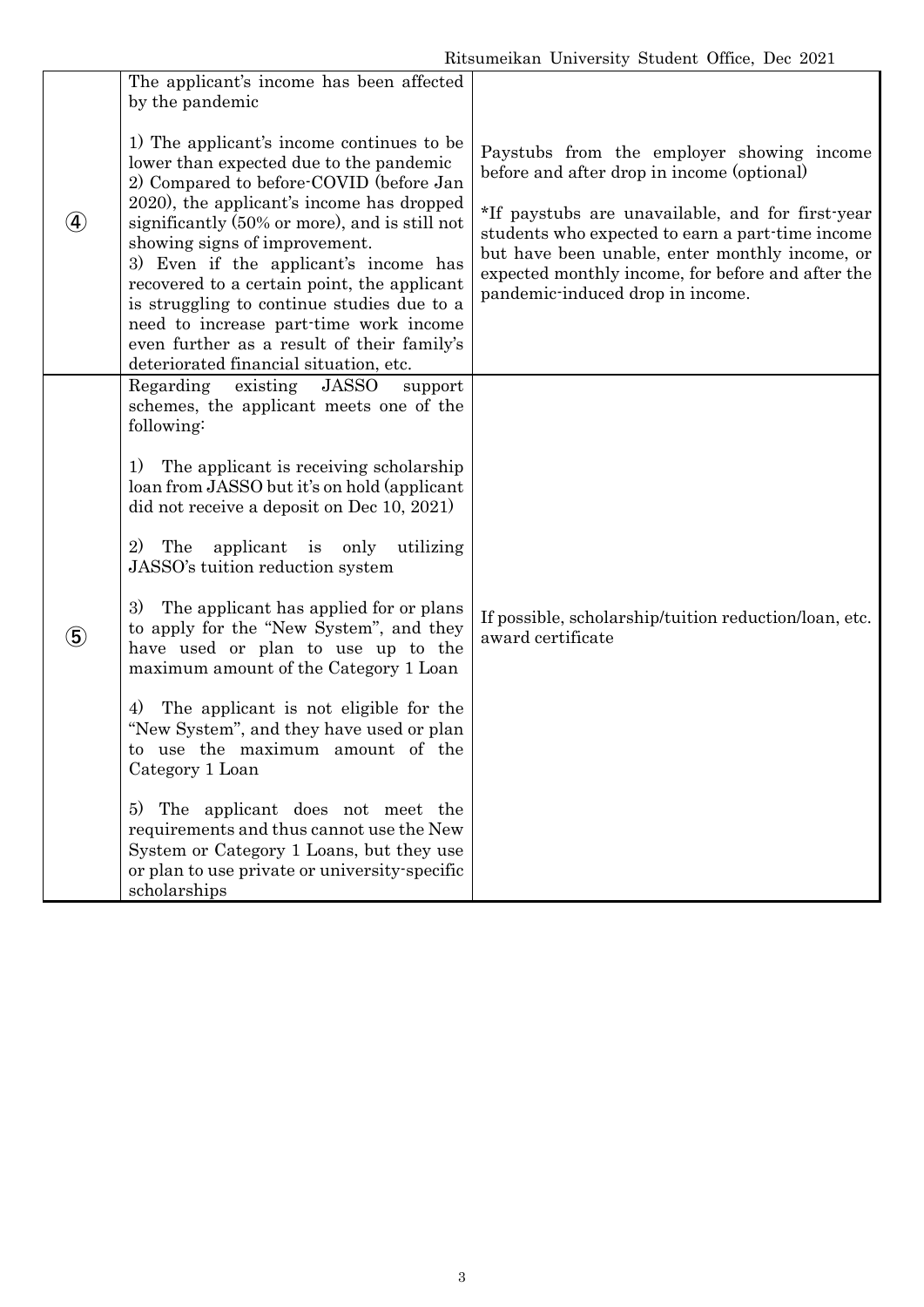# Application Procedure

# 1. Prepare necessary documents Please refer to the above table (P.2-3) and prepare scans or photos of all necessary documents. \*Take clear photos in a brightly lit place. 2. Apply online \*Deadline strictly enforced 13:00 on 12/27/2021 (Mon) – 11:00 on 1/17/2022 (Mon) \*Due to system maintenance, applications cannot be made during the following hours: Every day from 2:00 AM to 6:30 AM and Wednesdays from 7:30 PM to 9:00 AM the next morning. Also, from 4:30 AM on 12/28 (Tue) to 5:30 AM on 12/31 (Fri). Through the link below, log in with your RAINBOW ID and password and submit your prepared document photos. https://cw.ritsumei.ac.jp/campusweb/SVA20D0.html?key=SUR20211224101920731753858 \*Applications submitted via other means will not be accepted. Do not apply via the LINE procedures announced by the government. Applications via postal mail are not accepted either. 3. Award results/wire transfer: Date undecided University screening and recommendation of applicants

\*After university recommendation JASSO will begin processing. The university cannot answer questions about transfer date.

Successful applicants will receive aid via bank transfer, which will also serve as the only notice of selection. \*Please confirm selection by checking your account for a bank transfer.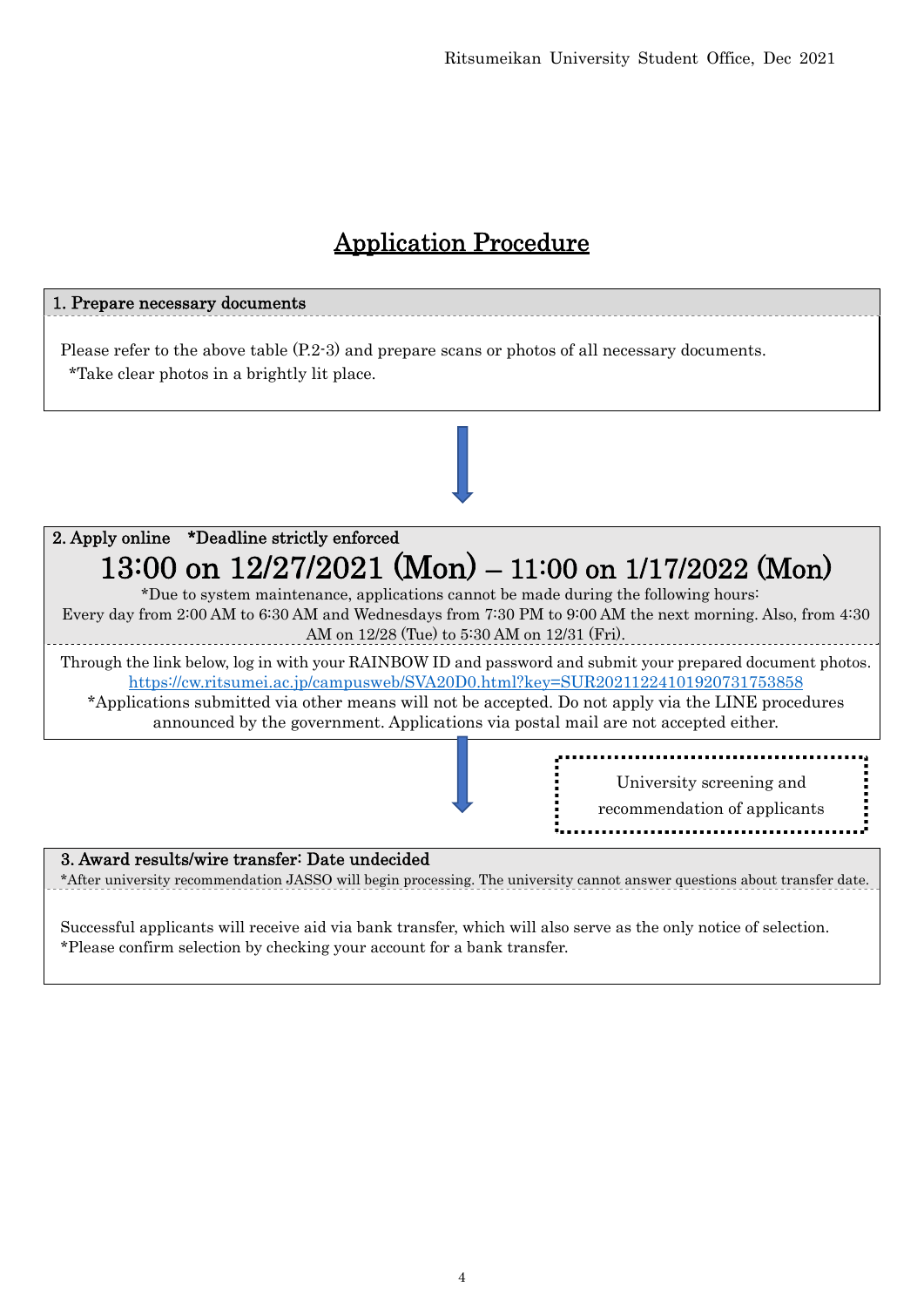# Points to remember when applying

■ You can correct what you've entered in the application form by re-entering your information, however, this can only be done during the application period.

Corrections cannot be made after the application period ends. Your application will be assessed using the last information that you entered.

## ■ Keep the following in mind when filling out the form

- ① You will receive an error message if you try and log in to the online application when you are already logged into manaba+R or another CAMPMUS WEB system. Further, if you re-log in from the error message page the application form will not appear. If this happens please log out, close your browser, open a new browser and log in to the online application form.
- ② Your session will time out if you take too long when filling out the application. Periodically save your progress to avoid losing data entered.
- ③ If you save your progress and or stop midway when filling out the application, remember to log back in and finish the application before the deadline. Your application will not be screened if it's only saved and not submitted.
- ④ Click the submit application button at the end after completing the application. Your will receive an automatically generated notification in your university email account inbox afterwards. Receiving that email means that your application is now complete. Save the email until aid results are determined.
- ⑤ The automatically generated "application received" notification will have a link to a page from which applicants may submit additional files. The university will give you a call if your application is determined to be missing anything or require the submission of additional follow-up documentation. If you receive such a call, submit the additionally requested documentation via the link in the automatically generated "application received" notification.

⑥ The bank account where the aid is to be deposited must be in your name (enter your name into the online application as listed in your bankbook) If you enter incorrect bank account information the deposit of any aid awarded will be delayed. Take care to enter correct information only. \*If entering bank account information into the online application, also submit a scan or photo of your atm card or the information page of your bankbook (mandatory).

\*If submitting a scan or photo of your atm card and your atm card also serves as a credit card, cover up the credit card number.

⑦ Read through these guidelines and determine for yourself which documents you must submit. The university must process a huge number of applications in a very short amount of time. Sending multiple and or easily answered questions will lead to delays and problems in processing, so please refrain from inquiring. If you have any questions after reading the guidelines, refer to the following Q&A first.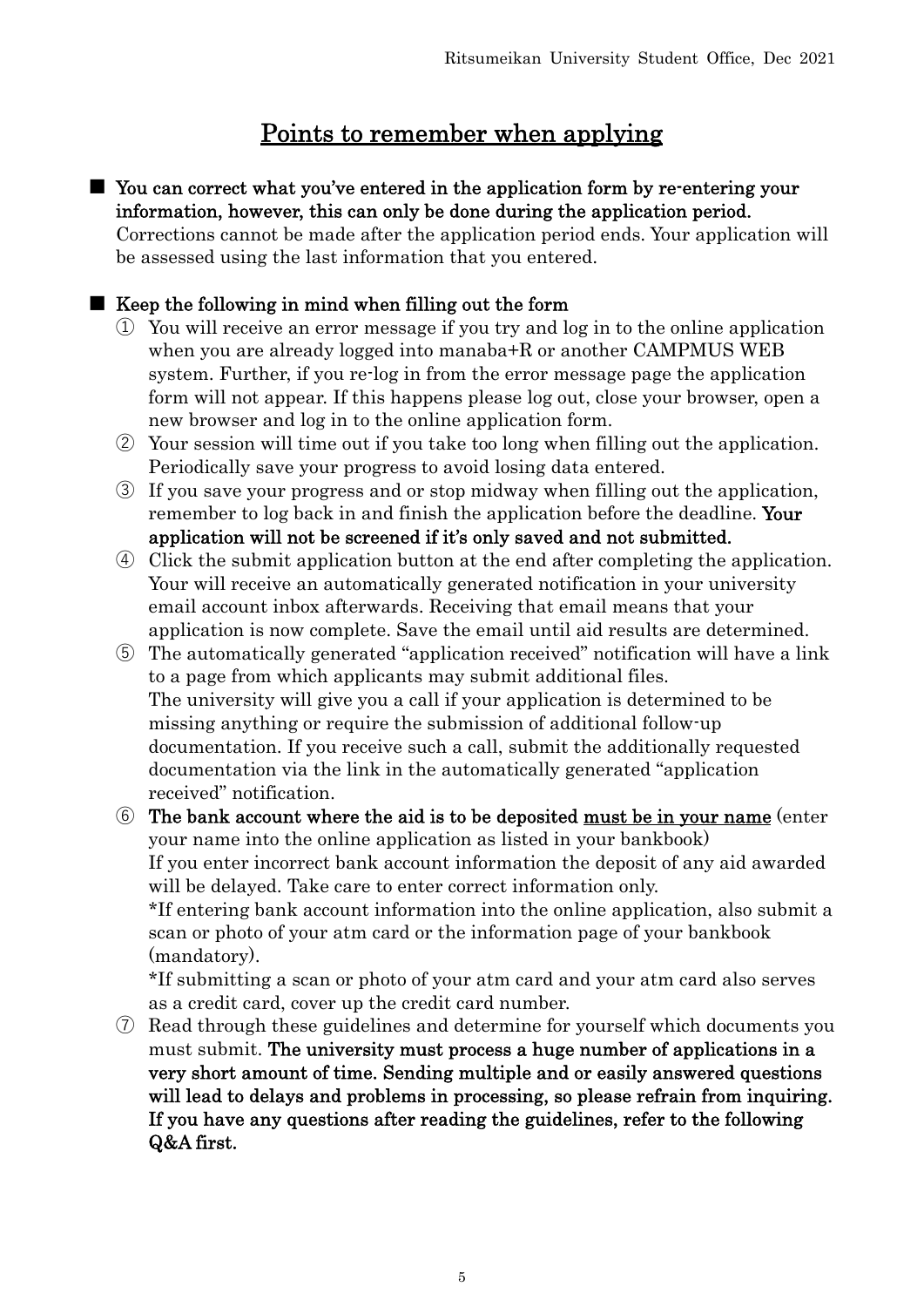

- [Q1] Do I need to fully meet the eligibility requirements to receive the payment?
- [A1] We ask that you meet the eligibility requirements, but you may apply even if you do not fulfill all of them. A comprehensive judgment will be made based on your self-reported details. In the unlikely event that there is a false statement in your application, however, you may have to return any aid awarded.
- [Q2] Am I unable to apply if I don't have all the necessary documents? Also, do I need to submit documents that are marked optional?
- [A2] If you do not have all of the necessary documents, or if you do not submit them, you may still apply with self-reported details. Further, documents marked optional are optional, which means that submission is not mandatory. In the unlikely event that there is a false statement in your application, however, you may have to return any aid awarded.

 \*If entering bank account information into the online application, also submit a scan or photo of your atm card or the information page of your bankbook (mandatory).

- [Q3] Is there an age requirement?
- [A3] There is no age requirement.

## [Q4] Am I eligible even if I'm on leave from school or studying abroad?

- [A4] Even if you are on leave from school or studying abroad, you are eligible as long as you meet the requirements for payment.
- [Q5] What period do I need to show in the photocopy of my bankbook showing my monthly allowance?
- [A5] Please submit something from 2020, or if unavailable, from 2021.
- [Q6] Am I ineligible if I'm a student who lives in my family's home or if I don't have to pay rent?
- [A6] This benefit covers school expenses and other expenses that would normally be covered by income from part-time work earned independently of the applicant's family, and it supports students and others who have difficulty continuing their studies due to the impact of COVID-19. Therefore, students who live in their family homes or do not have to pay rent are not immediately excluded from eligibility. If you are a student living at their family home but have not received any financial support for school and other expenses from your family, please select the appropriate item on the application form.
- [Q7] Can I apply if I don't meet the application requirements and I'm not a recipient of the Japan Student Services Organization's Category 1 Loan (interest-free loan) under the New Higher Education Support System?
- [A7] Yes, you may apply. On the application form Q4  $\circled{5}$  "Regarding preexisting support schemes [...]", select whichever of following applies to you.

 (5) I cannot use the New System or Category 1 Loans because I do not meet the requirements but am using (or planning to use) private or university-specific scholarships.

(6) None of the above are applicable to me.

- [Q8] Can I apply if I began school in April and have not had a decrease in my income from part-time work?
- [A8] If you planned to work part-time and expected to earn a certain income but were unable to find work or earn the amount you expected, you are eligible to apply. Enter the annual income you expected to be able to earn from part-time work on the application form.

## [Q9] If I apply, am I guaranteed to be accepted?

[A9] Screening for recommendation eligibility is conducted based on submitted applications. There is no guarantee that you will be accepted. The screening will be conducted based on what you have entered in the application form, and recommendations to the government will be made up to the maximum limit, with priority given to students who are having the greatest difficulty in continuing their studies.

## [Q10] What kind of file formats can I use when submitting the photo data in the application form?

[A10] Please submit general photo data (JPEG, PNG, etc.). You are recommended to prepare all of your photo data prior to beginning the online application. Make sure that in all photos the text is clearly legible and nothing is cut off at the edges of the frame.

Only one file may be submitted per requirement. Please keep the file size for all attachments under 100 MB in total.

\*Files cannot be submitted from One Drive. Submit image data directly. If there are ¥ or / symbols in your filename, it means its saved to One Drive.

#### [Q11] Are there any financial institutions that I can't use to accept bank transfers?

- [A11] The following financial institutions cannot be used.
	- Foreign banks
	- Inactive accounts